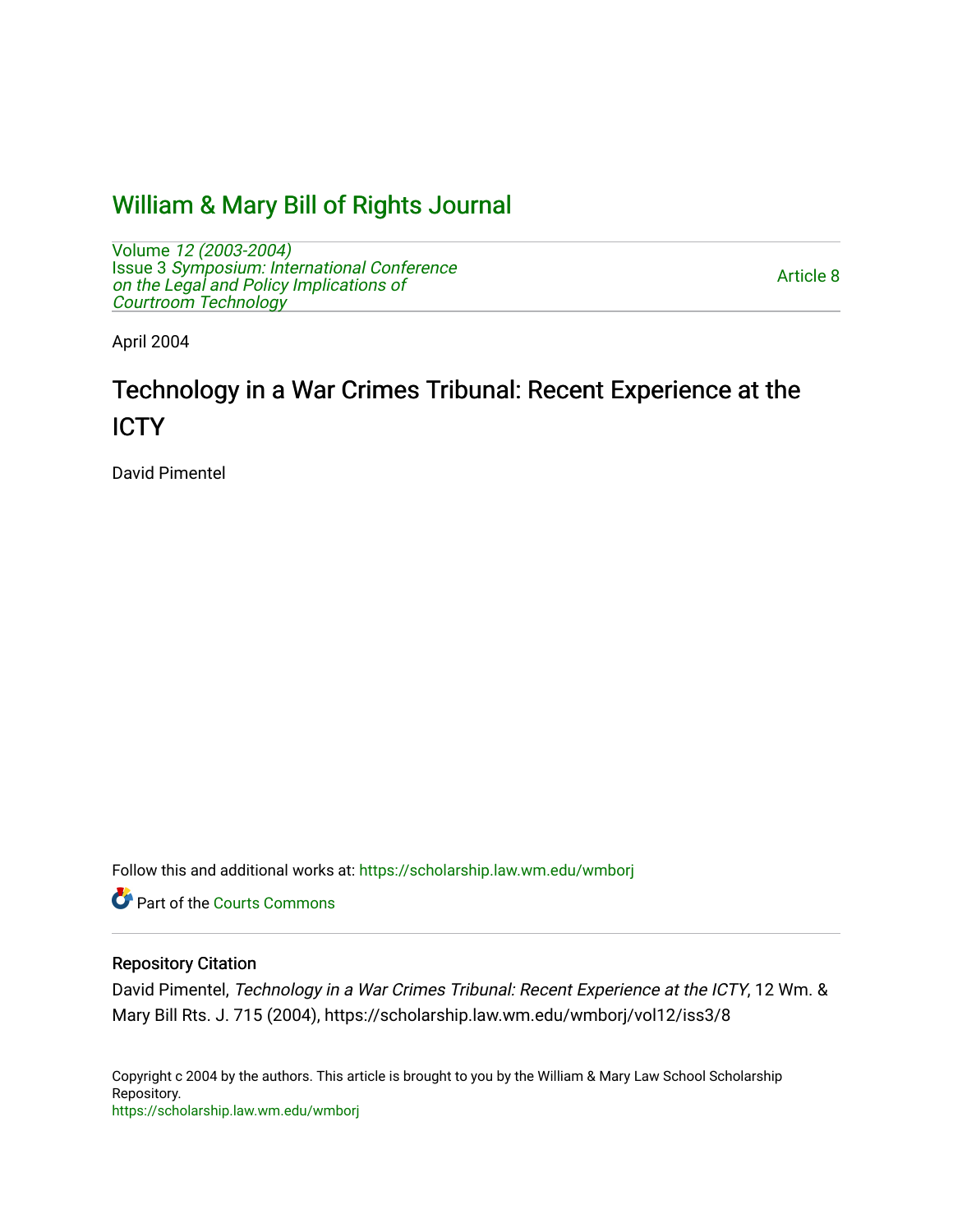### **TECHNOLOGY IN A WAR CRIMES TRIBUNAL: RECENT EXPERIENCE AT THE ICTY**

### David Pimentel"

#### **INTRODUCTION**

The International Criminal Tribunal for the former Yugoslavia (ICTY) is a court that upon its creation in 1993 was virtually unique in the world.' Not surprisingly, it faced and continues to face challenges that are particular to its idiosyncratic structure and mission. The experience of the ICTY in addressing those challenges, however, has significance for other courts and judicial systems. The ICTY is no longer unique, as other international war crimes tribunals have been created in a variety of locations.2 The ICTY's experience is certainly relevant for those courts, but more generally, the lessons learned there can have application far beyond the crucible that produced them.'

**3** The extremes of litigation before the ICTY may make it an ideal test case for certain approaches and reforms in court management and operation. At least some reforms, if implemented in the ICTY, can certainly work in more conventional courts.

**<sup>\*</sup>** B.A., Brigham Young University; M.A., University of California, Berkeley; J.D. Boalt Hall School of Law, **U.C.** Berkeley; Chief of Court Management, International Criminal Tribunal for the former Yugoslavia. **I** am indebted to Adam Shapiro for research assistance and editing. Special thanks to David Akerson, Diego Archer, Mike Blaxill, Grant Dawson, David Falces, Yvonne Featherstone, and Michael Johnson, Sam Lowery, Robert **Scott,** and Gulai Wang for comments and insight.

S.C. Res. **827, U.N.** SCOR, 3217th mtg., **U.N.** Doc. s/RES/827 **(1993)** (establishing the ICTY through a resolution passed on May **25, 1993** in the face of serious violations of international humanitarian law committed in the territory of the former Yugoslavia since **1991,** and as a response to the threat to international peace and security posed **by** those serious violations).

<sup>&</sup>lt;sup>2</sup> Rome Statute of the International Criminal Court, U.N. Doc. A/CONF. **183/9** (1998) (creating the International Criminal Court (ICC) on July 1, 2002); S.C. RES **1315,** U.N. **SCOR,** 4186th mtg., U.N. Doc. S/RES/1315 (2000) (creating the Special Court for Sierra Leone **(SCSL)** ultimately through an agreement between the United Nations and the government of Sierra Leone on the establishment of the **SCSL** on January **16,** 2002); **S.C.** Res. **955, U.N.** SCOR, **3453d** mtg., **U.N.** Doec. **S/RES/955** (1994) (creating the International Criminal Tribunal for Rwanda (ICTR)). **A** tribunal for Cambodia, to **try** the members of the **Khmer** Rouge that were responsible for the killing two million Cambodians during their time in power, has been discussed between the **UN** and the government of Prime Minister Hun Sen. On March **17, 2003,** Cambodian and **UN** officials agreed on a draft framework for a tribunal, and are now awaiting approval **by** the United Nations. **LAWYERS COMM. FOR** HuMAN **RIGHTS, A COURT FOR CAMBODIA? (2003),** *available at* http://www.lchr.org/ international\_justice/w\_context/w\_cont\_05.htm.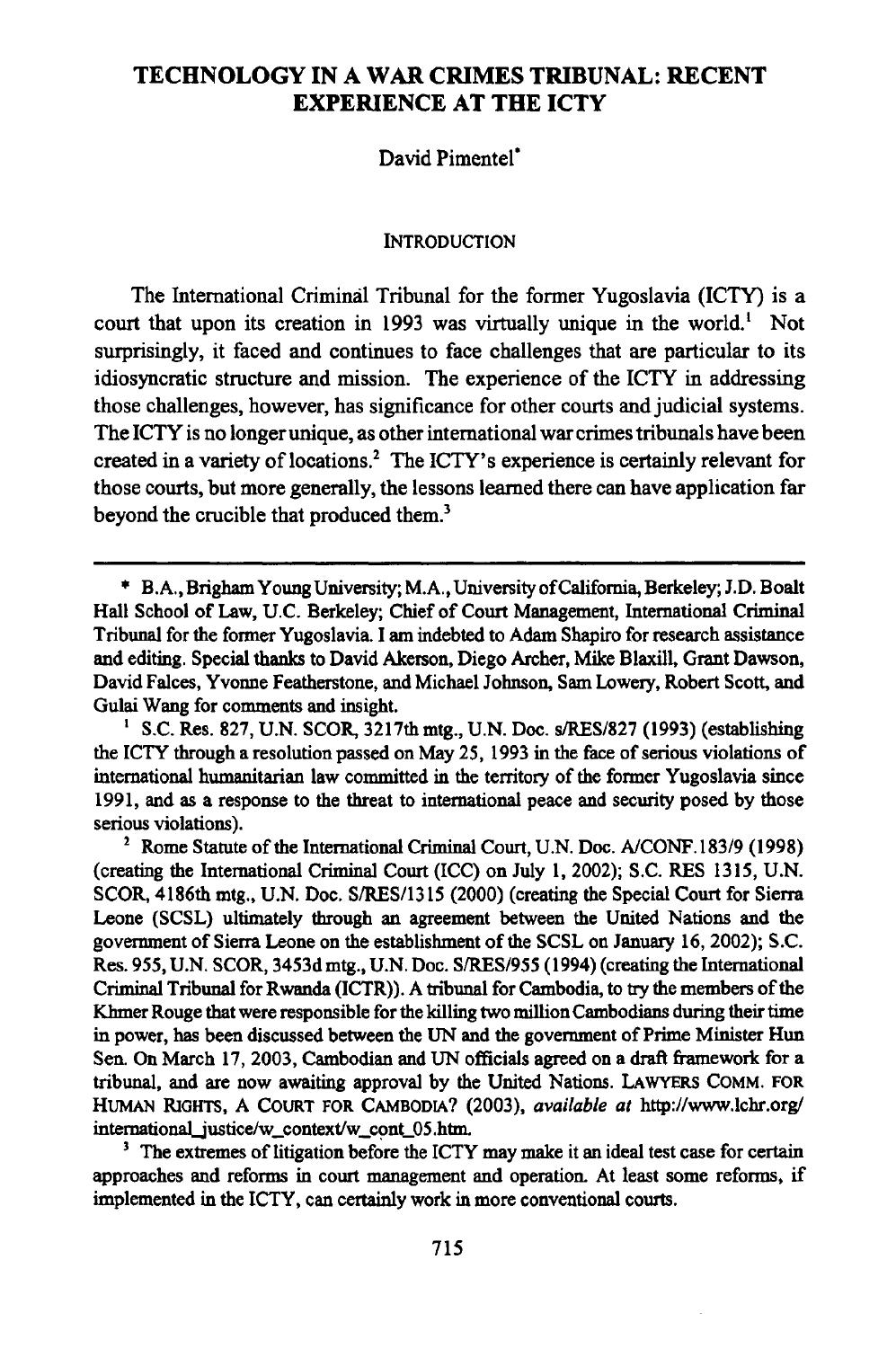Of particular interest is how technology has been utilized both in and out of the courtroom to address some of the particular difficulties posed by war crimes cases. This Article will briefly summarize a few of the special challenges faced **by** the ICTY, and then detail how technology has been employed, or is being employed, to address those challenges. The purpose is not to explain the various projects' technical specifications, but rather their impact and use.

### I. GENERAL BACKGROUND ON THE TRIBUNAL

The International Criminal Tribunal for the former Yugoslavia was the first international judicial body created to hear war crimes cases since the Nuremburg and Tokyo trials.' Specifically, it has jurisdiction over serious violations of international law committed in the former Yugoslavia since 1991. Although international media coverage has focused primarily on the trial of Slobodan Miloševič, which commenced on February 12, 2002 and continues to this day, the Tribunal has heard and adjudicated the cases of at least thirty-five other accused persons.<sup>5</sup>

### If. SPECIAL CHALLENGES

### *A. Challenge 1: Inaccessibility of the Tribunal's Jurisprudence to Lawyers and Judges*

Because there were no international war crimes tribunals between 1949 and **1993,** there was, at the outset of this Tribunal, relatively little case law upon which the judges and chambers staff of the ICTY could rely. As is always the case with international law, the legal research poses a particular challenge, but with international criminal prosecution this problem is acute.<sup>6</sup> Much of the relevant law

<sup>&</sup>lt;sup>4</sup> See J. Louise Arbour, *The Prosecution of International Crimes: Prospects and Pitfalls,* **1** WASH. **U.** J.L. &POL'Y **13, 23** n.48 **(1999).**

*<sup>&#</sup>x27; See Tenth Annual Report of the ICTYfor the Prosecution of Persons Responsible for Serious Violations of Int'l Humanitarian Law Committed in the Territory of the Former Yugoslavia Since 1991,* **U.N. SCOR,** 58th Sess., Part VI, Annex **1** (listing twenty-three completed cases although several have been completed since this report), *available at* http://www.un.org/icty/rappannu-e/2003/index.htm [hereinafter *Report]* (last visited Jan. **5,** 2004).

**<sup>6</sup>** *See* Curtis A. Bradley, *The Costs of Human Rights Litigation,* 2 **CHI.** J. INT'L L. 457, 467 (2001) ("Because of their unfamiliarity with international law and the relative difficulty of doing direct research on international law questions, judges rely heavily on secondary sources [(e.g., the Restatement (Third) of Foreign Relations Law; written and oral testimony of academic experts)] in [international human rights] cases."); *see also* Mathieu Deflem, *International Criminal Justice on the Internet,* INTER-SECTION, Summer **1998,** *available at*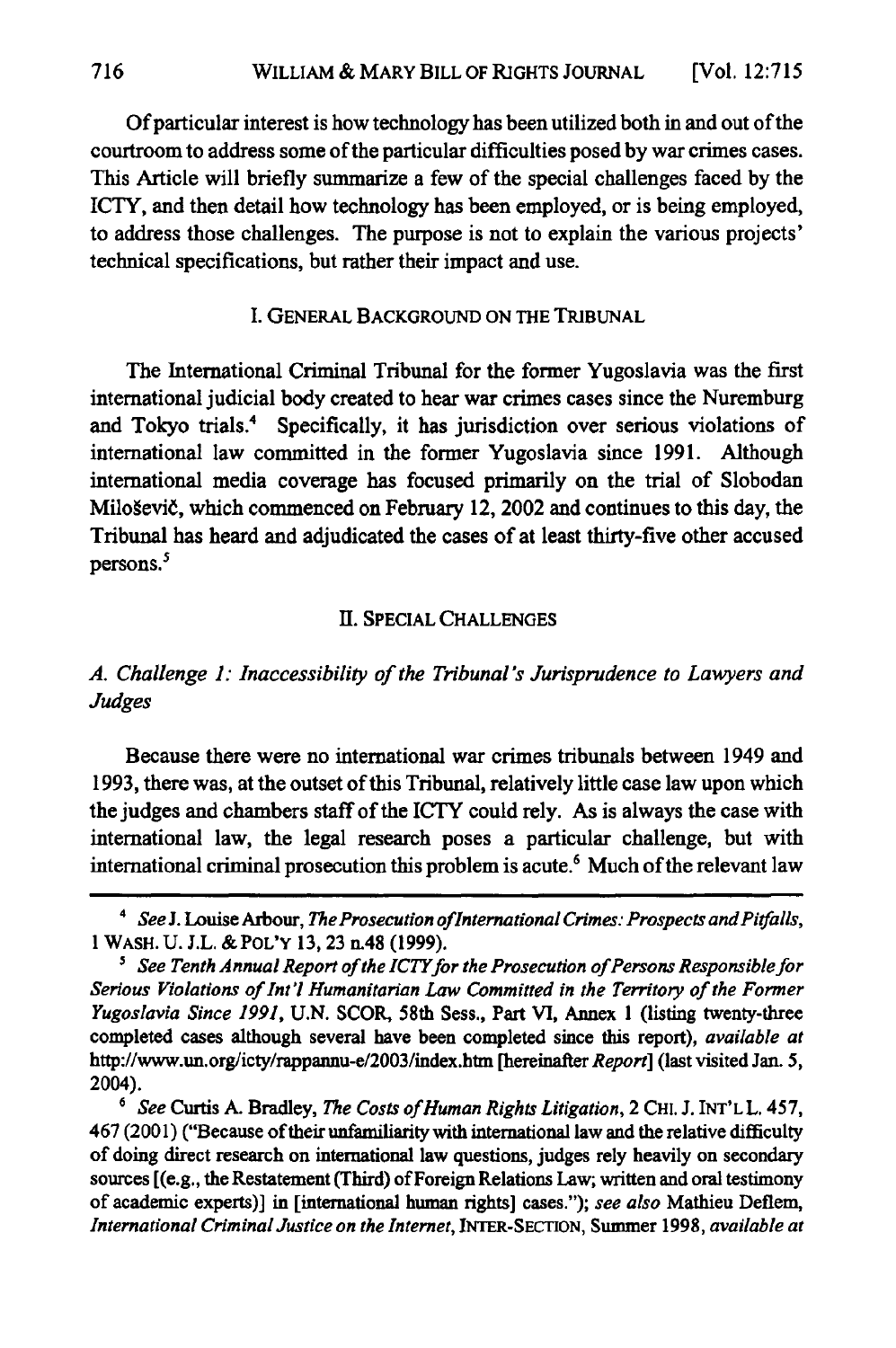**2004]**

of the Tribunal had only rarely, if ever, been applied in practice over the past **fifty** years, and a modem interpretation had to be developed at the Tribunal itself in the course of the cases.<sup>7</sup> Now, after ten years of operation, the very best source of relevant case law is the Tribunal's own precedent and that of the International Criminal Tribunal for Rwanda (ICTR), its sister institution with which it shares an appeals chamber.8

Judges, chambers staff, prosecutors, and defence lawyers found themselves creating their own compilations of ICTY decisions because no general research tool for Tribunal jurisprudence was available to either the Tribunal staff or the lawyers appearing before it.<sup>9</sup> This has hampered the efficiency of the work in and before the Tribunal, thus handicapping lawyers and judges in their preparation of quality briefs and written decisions.

### *B. Challenge 2: Complexity of the Cases*

The fact that the prosecution of the Miloševič case took nearly two years to present **-** and it is far too early to estimate the length of the defence case **-** is surprising to some, but not to those who have studied the facts and the law of these cases. While the Miloševič case may represent an extreme, many of the cases tried at the **ICTY** are exceedingly complex and difficult, and at least two more are projected to last two years or longer." While a few are straightforward crime-based cases, where the evidence must show: both that a crime occurred and that the accused was present and/or somehow responsible, such simple cases are the exception. Indeed, the simple crime-based cases are the ones that the ICTY is least likely to bring to trial, as they could be prosecuted effectively elsewhere.<sup>11</sup> In the

http://www.cla.sc.edu/socy/faculty/deflem/ZINTCJ.htm (newsletter of the international section of the Academy of Criminal Justice Sciences) (last modified Jan. **10,** 200 **1).**

Interview with Yvonne Featherstone, Senior **Legal** Officer, ICTY (Dec. **18, 2003).**

**9** From the beginning, Chambers maintained its own collection of orders, decisions, and judgments, but these were only available within Chambers and could not be easily searched. The Office of the Prosecutor (OTP) created its own reference system, which was only available within the OTP network. The ICTY Public Information Services provided summaries of court documents and court decisions, but these were never considered authoritative sources as they were tailored to a broad audience and were not comprehensive.

<sup>10</sup> The cases of Vojislav Šešelj and Momčilo Krajišnik are leadership cases dealing with the principle of joint criminal enterprise **-** given the complexity of such cases and the experience of the Tribunal thus far, these cases can be expected to take at least two **years** to finish. *See* ICTY Indictment and Proceedings, at http://www.un.org/icty/cases/indictindexe.htm (last visited Jan. **23,** 2004).

**"** The "completion strategy" of the ICTY, **by** which it anticipates to complete its trials **by** the end of **2008** and its appeals **by** 2010, will necessitate transferring a number of cases back to "the region" for prosecution **by** local authorities. There simply is not time to try all

*Id.*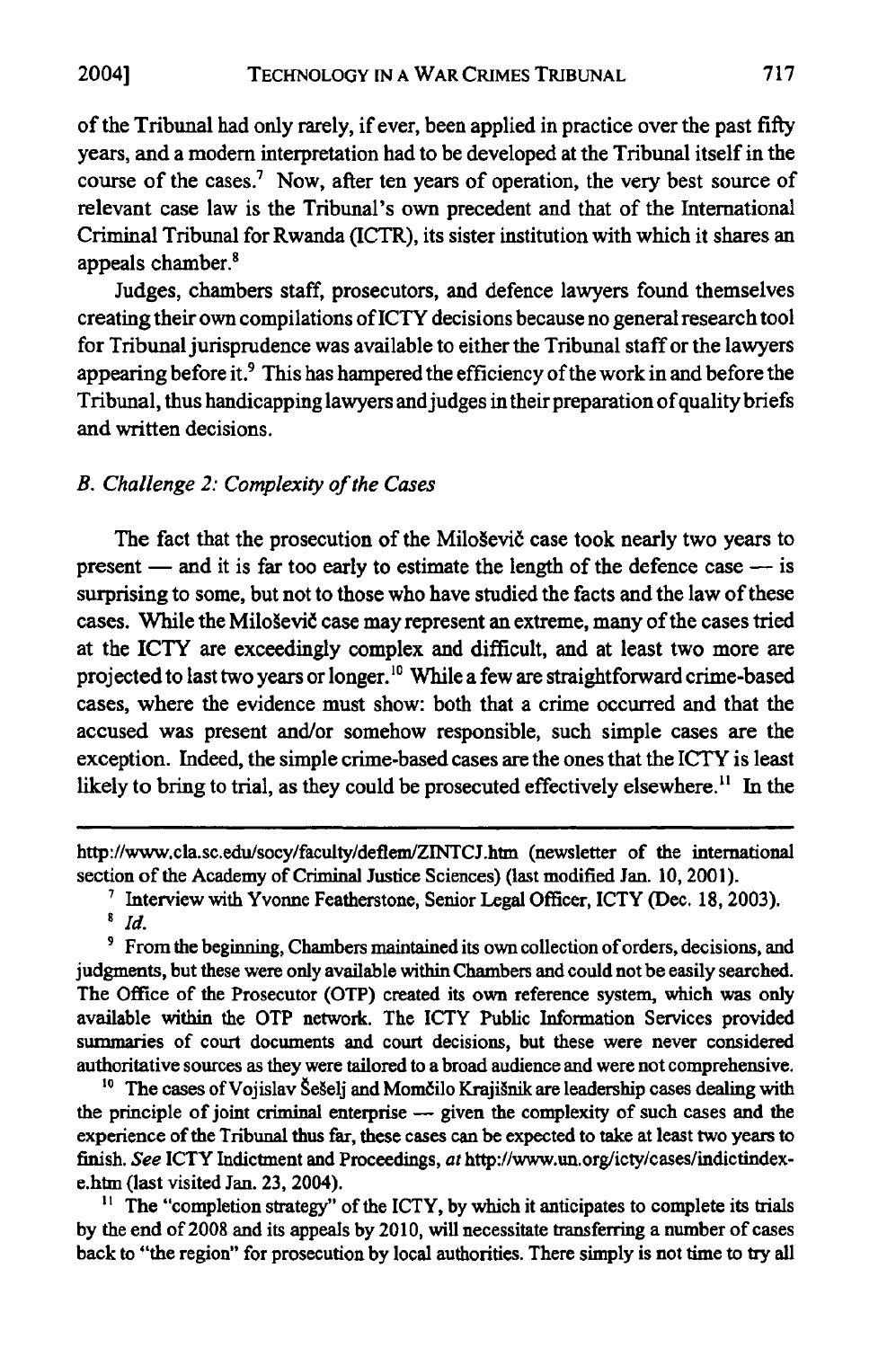limited time available to the Tribunal, the priority is to prosecute the cases involving those in leadership positions, the cases that are inherently the most difficult.<sup>12</sup> In addition, the Tribunal has a duty to try those cases that most require a supranational body to hear them.

The reason for the complexity of the leadership cases follows from what the Office of the Prosecutor must prove, and the largely circumstantial evidence available to prove the case. Obviously, the fact that crimes occurred must be proven, and for the high-level cases there are many crime bases.<sup>13</sup> Government, military, and political leaders are being prosecuted for their leadership role in a wide array of crimes that occurred throughout the duration of the war in Bosnia, and also several years later during the conflicts in Kosovo.

But even more difficult than the crime bases is the proof of responsibility for such crimes. In order to convict government or military leaders, it is not enough to show that people died as the result of actions committed **by** those leaders. The crimes charged, which include genocide, murder, violations of the laws and customs of war, torture, and crimes against humanity, among others,<sup>14</sup> all require specific

the cases that the Office of the Prosecutor (OTP) has investigated and is investigating. Indeed, there is not time to try even all the individuals that the OTP has already indicted, much less the new indictments it expects to issue. *See* J. Theodor Meron, President of the ICTY, Address to the **UN** Security Council at The Hague (Oct. 9, 2003), *at* http://www.un.org/icty/latest/index.htm.

*<sup>12</sup>See id.*

<sup>13</sup> For example, Enver Hadžihasanovič, whose trial began in December 2003 is charged, on the basis of superior criminal responsibility, with violations of the laws or customs of war that include: **(1)** murder, (2) cruel treatment, **(3)** wanton destruction of cities, towns or villages, not justified **by** military necessity, (4) plunder of public or private property, and **(5)** destruction or willful damage done to institutions dedicated to religion. There are twentyfive separate crime bases referenced in the indictment. *See* Court Documents Case Information Sheet on Hadžihasanovič, at http://www.un.org/icty/latest/index.htm (last visited Apr. 6, 2004).

<sup>14</sup> The crimes for which the accused are being brought before the Tribunal include the following: murder; cruel treatment; wanton destruction of cities, towns or villages, not justified **by** military necessity; plunder of public or private property; destruction or willful damage done to institutions dedicated to religion; genocide and complicity in genocide; willful killing; unlawful confinement; torture; willfully causing great suffering; unlawful deportation or transfer; extensive destruction and appropriation of property, not justified **by** military necessity and carried out unlawfully and wantonly; persecutions on political, racial or religious grounds; extermination; imprisonment; violations of the laws or customs of war involving *inter alia* attacks on civilians. *See* Statute of the Int'l Crim. Tribunal for former Yugoslavia (as amended May **19, 2003),** Articles **2-5,** *available at* http://www.un.org/icty/ legaldoc/index.htm (last visited Mar. **30,** 2004); *see also* Case Information Sheets, at http:/www.un.org/icty/glance/index.htm (last visited Mar. **30,** 2004) (listing the specific charges in each case).

Many of the above crimes are derived from the 1949 Geneva Conventions, but the assignment of either individual criminal responsibility or superior criminal responsibility,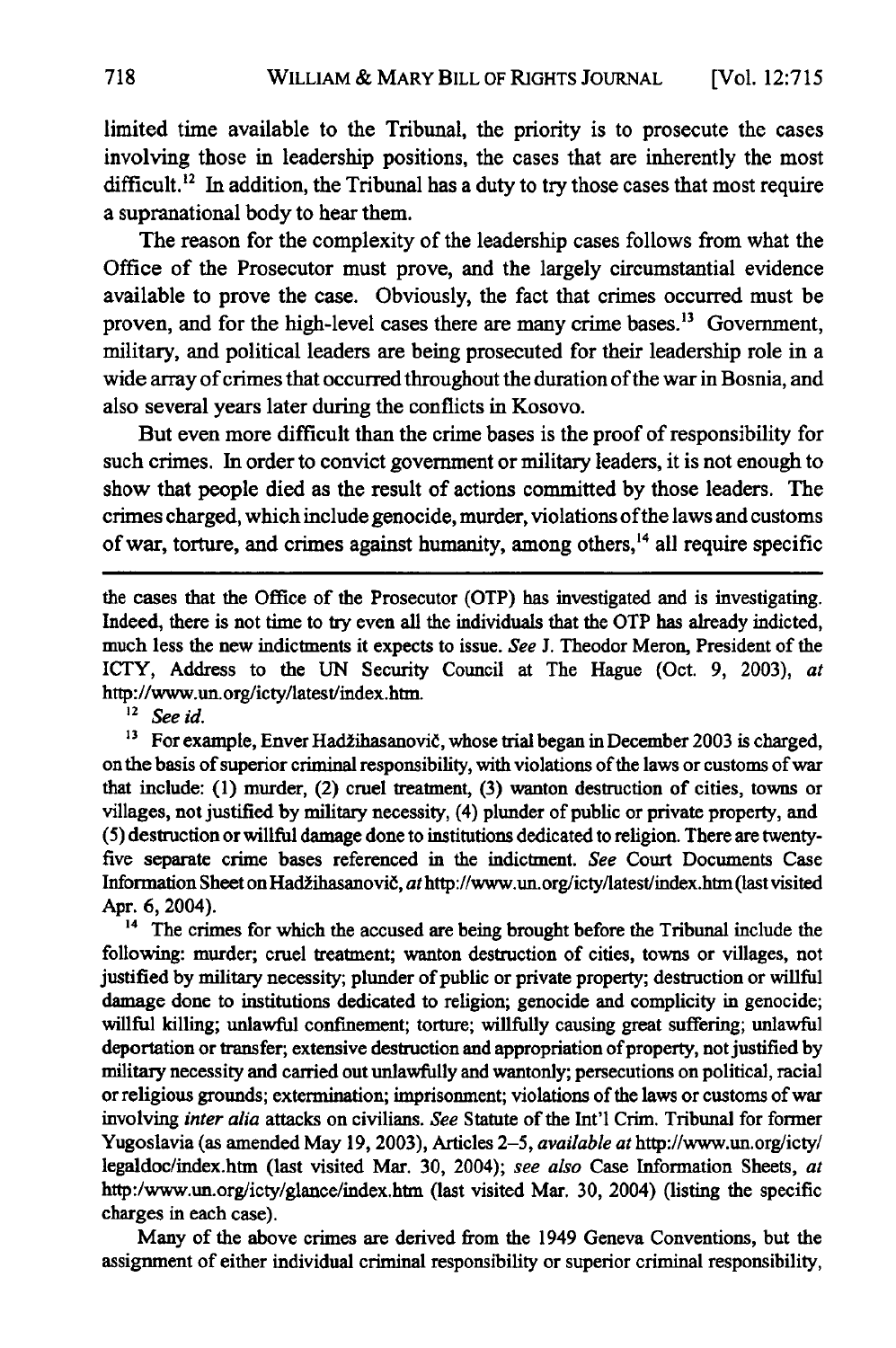elements to be proved that can be difficult to establish against a backdrop of armed conflict.<sup>15</sup>

It is a daunting task to demonstrate that a high-level government or military leader, for example, was aware of the crime, but failed to take any action to stop it, or failed to punish those who carried out the crime. **6** Yet this must be shown not just once but for each of the crime bases. Typically, the OTP finds it necessary to call expert witnesses on the military, government, and/or political hierarchy in the

depending on the level of direct participation of the accused in the crime, was pioneered by the ICTY OTP due to the unique nature of these crimes. The Prosecutor needed to have a legal framework for attributing criminal responsibility to the leaders who may not have pulled the trigger, but may still be responsible for the crime. Interview with Michael Johnson, Chief of Prosecutions, ICTY (Dec. 10, 2003).

<sup>15</sup> An example of the complicated elements of the crime bases can be seen in Persecution as a Crime Against Humanity, Article 5(h), Statute of the International Tribunal (adopted May 25, 1993), as applied by the opinion of the Tadid Trial Chamber:

The elements of the crime of persecution are the occurrence of a persecutory act or omission and a discriminatory basis for that act or omission on one of the listed grounds, specifically race, religion or politics.... [T]he persecutory act must be intended to cause, and result in, an infringement on an individual's enjoyment of a basic or fundamental right. The notion of persecutory act provides broad coverage, including acts mentioned elsewhere in the Statute as well as acts which, although not in and of themselves inhumane, are considered inhumane because of the discriminatory grounds on which they are taken.

The requirements for the crime of persecution are additional to the conditions of applicability for crimes against humanity, which must also be satisfied. The requirements for crimes against humanity under the Statute are, apart from the existence of an armed conflict, that the acts be taken against a civilian population on a widespread or systematic basis in furtherance ofapolicy to commit these acts and that the perpetrator has knowledge of the wider context in which his act occurs. Additionally, because of the interpretation of Article 5 proffered by the Secretary-General as well as several members of the Security Council, the Trial Chamber has incorporated the additional element that the act must be taken on discriminatory grounds. Whereas under the conditions of applicability for crimes against humanity as they stand under customary international law, inhumane acts that are committed with discriminatory intent incur a basis for culpability in addition to other crimes charged under the Statute, the inclusion of the requirement of discriminatory intent for all crimes against humanity negates this additional basis. As such the Trial Chamber, in making its determination of the accused's guilt or innocence of the crime of persecution, will not consider acts for which the accused is elsewhere in this Opinion and judgment held culpable.

Prosecutor v. Duko Tadid, No. IT-94-1-T, Int'l Crim. Trib. for former Yugoslavia **271** (1997), (May 7, 1997), *available at* http://www.un.org/icty/tadic/trialcz/judgement/tadtsj70507JT2-e.pdf.

<sup>16</sup> This is a real-world example of the classical philosophical challenge to "prove a negative."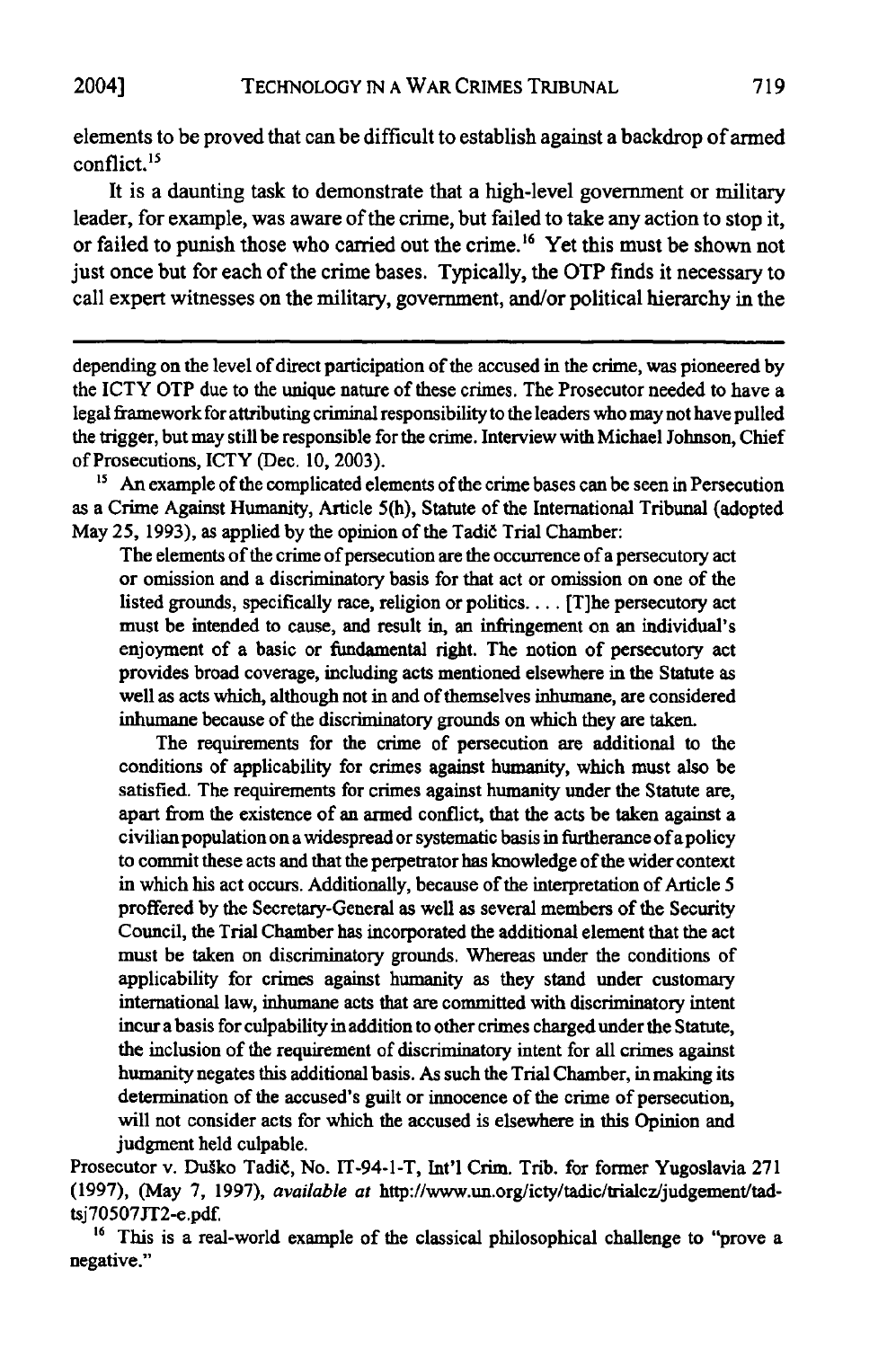former Yugoslavia at the time, as well as witnesses to the day-to-day operation of such things. While it is easy for an observer to conclude that these things could not have happened without the approval of the general or of the president, it is quite another thing to prove that proposition in a court of law, particularly as there is usually nothing but circumstantial evidence available. These "command responsibility" cases are, therefore, among the most complex and difficult.'

It is common for new legal staff, arriving at the ICTY with experience in other legal systems around the world to be taken aback **by** the enormity of the facts and complexity of the issues in the Tribunal's cases; it is often far beyond anything they have seen in their home systems. New staff in chambers, on defence teams, and in the OTP must learn to focus on a subset of the overall case; it is virtually beyond human capacity to visualize the whole case at once.<sup>18</sup>

These cases also tend to be document-intensive, with exhibits being introduced during trial by the thousands.<sup>19</sup> When a party wishes to reference an exhibit that has been previously introduced, it can prompt an actual delay in the proceedings while the exhibit is located within dozens of binders, and while the exhibit, once located, is produced and laid  $\sim$  one page at a time  $\sim$  on the projection unit for viewing on the courtroom's video screens.

### *C. Challenge 3: Sheer Volume of Investigative Materials*

Related to the concept of complexity is the logistical difficulty of working with the voluminous bodies of investigative material. As of June **2003,** the OTP holds over 4.2 million pages of written material, and over  $6,400$  video and audio tapes<sup>20</sup> that it must attempt to (1) manage, (2) index, **(3)** translate, and (4) evaluate. Rules **66** and **68** of the ICTY require the Prosecutor to disclose to the Defence a significant amount of these materials, particularly anything that is "potentially exculpatory."<sup>21</sup> The challenge of combing through such a body of documents, looking for potentially exculpatory material, is staggering. Presently there are dozens of lawyers and support staff in the OTP doing nothing but searching for potentially exculpatory material; and much of their work is speculative guess-work because they do not know what the defence strategy is likely to be. Defence counsel will ask for certain types of materials, but the defence will be purposefully vague in such requests to avoid revealing too much of their strategy to the prosecution.

<sup>&#</sup>x27;7 Joint criminal enterprise cases **-** also common at this Tribunal **-** are difficult for the same reasons.

<sup>&</sup>lt;sup>18</sup> Interview with Anonymous Staff Member, ICTY (Sept. 11, 2003).

<sup>&</sup>lt;sup>19</sup> Interview with Michael Johnson, *supra* note 14. In the Miloševič case, the number of exhibits is expected to approach 20,000.

**<sup>20</sup>** U.N. Doc. A/58/297-S/2003/829; *Report, supra* note **5,** Part IVB(5)(c).

<sup>21</sup> ICTY R.P. **&** EvnD. **66, 68** (amended **2003).**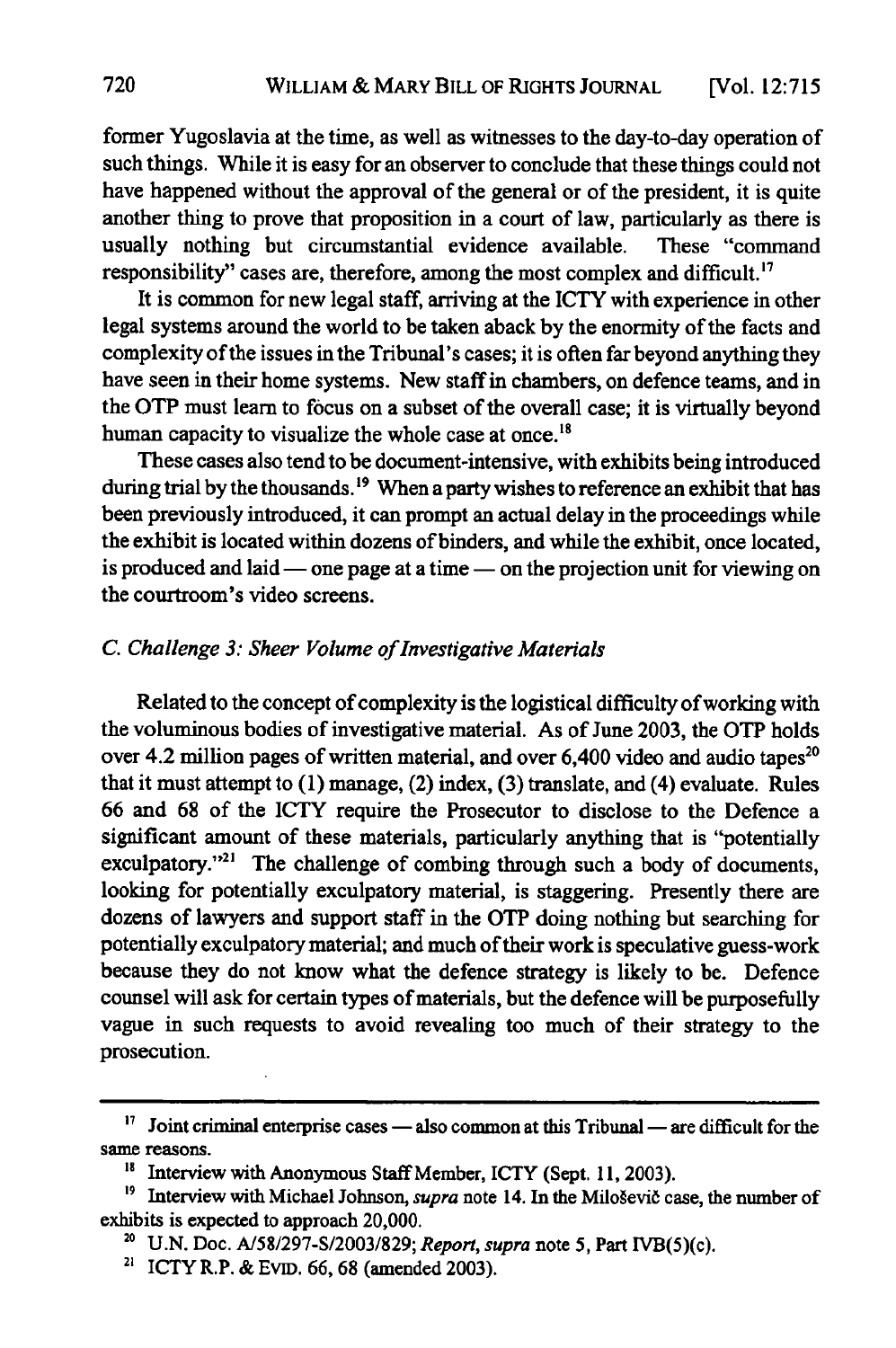The upshot is that ICTY Evidence Rules **66** and **68** "disclosure" continues, in an ongoing series of discrete deliveries, over a period of years. During the trial and even after the closing arguments, and during appeal, the prosecution continues to disclose potentially exculpatory material. The problem for the defence in receiving such material is two-fold: **(1)** they do not necessarily get what they need when they need it, and (2) the sheer volume of what is disclosed to them **-** sometimes tens of thousands of pages at a time<sup>22</sup> — is simply too much for a small defence team to review and digest in the time available.

721

The **OTP** finds itself in a difficult situation, of course, speculating on what the defence might deem exculpatory. **If** it errs on the side of disclosure, it may flood the defence with documents of only marginal value making the important documents all the harder to *find.* **If** it discloses only the most directly relevant documents, it runs the risk of failing to meet its obligation and of depriving defence counsel of what they may need to make their chosen defence.

### *D. Challenge 4: Making the Work of the Tribunal Available to the Rest of the World*

There is a collective consciousness at the ICTY that its purpose is not limited to carrying out individual justice in the cases brought before it. The institution is filled with idealistic individuals motivated by being part of something historic and  $symbolic$   $-$  a message to the world that such atrocities will not go unpunished. A collective condemnation of such crimes, carried out not in a spirit of vengeance but in one of law and order, is important to healing the region and increasing the deterrent pressure on the rest of the world.<sup>23</sup> The world needs assurances that there are consequences for such crimes, and that they will be meted out fairly and justly.

As a consequence of this recognition, the ICTY has dedicated considerable attention to openness and transparency in its proceedings. It has welcomed press attention and has provided video feeds of proceedings to television stations. Through the Internet, the ICTY has made its proceedings available **by** live video stream and has posted all public decisions, including redacted transcripts, for public viewing.<sup>24</sup>

<sup>&</sup>lt;sup>22</sup> For example, in the final few weeks before trial began in the Hadžihasanovič case, the OTP granted the defence teams access to the "Vitez Collection," consisting of over **80,000** pages of documents. Transcript of Proceedings at 210-11, Prosecutor v. Hadžihasanovič, No. IT-0 1-47-PT, Int'l Crim. Trib. for formerYugoslavia **(2003),** *available at* http://www.un.org/ icty/transe47/031106SC.htm.

<sup>&</sup>lt;sup>23</sup> See First Annual Report of the Int'l Trib. for the Prosecution of Persons for Serious *Violations of nt'l Humanitan Law Committed in the Territory of the Former Yugoslavia Since 1991,* SCOR, 49th Sess., Part II B, *available at* http://www.un.org/icty/rappannue/ 1994/index.htm; *see also Report, supra* note **5,** Part VI.

<sup>&</sup>lt;sup>24</sup> Information including redacted public transcripts, public decisions, and live video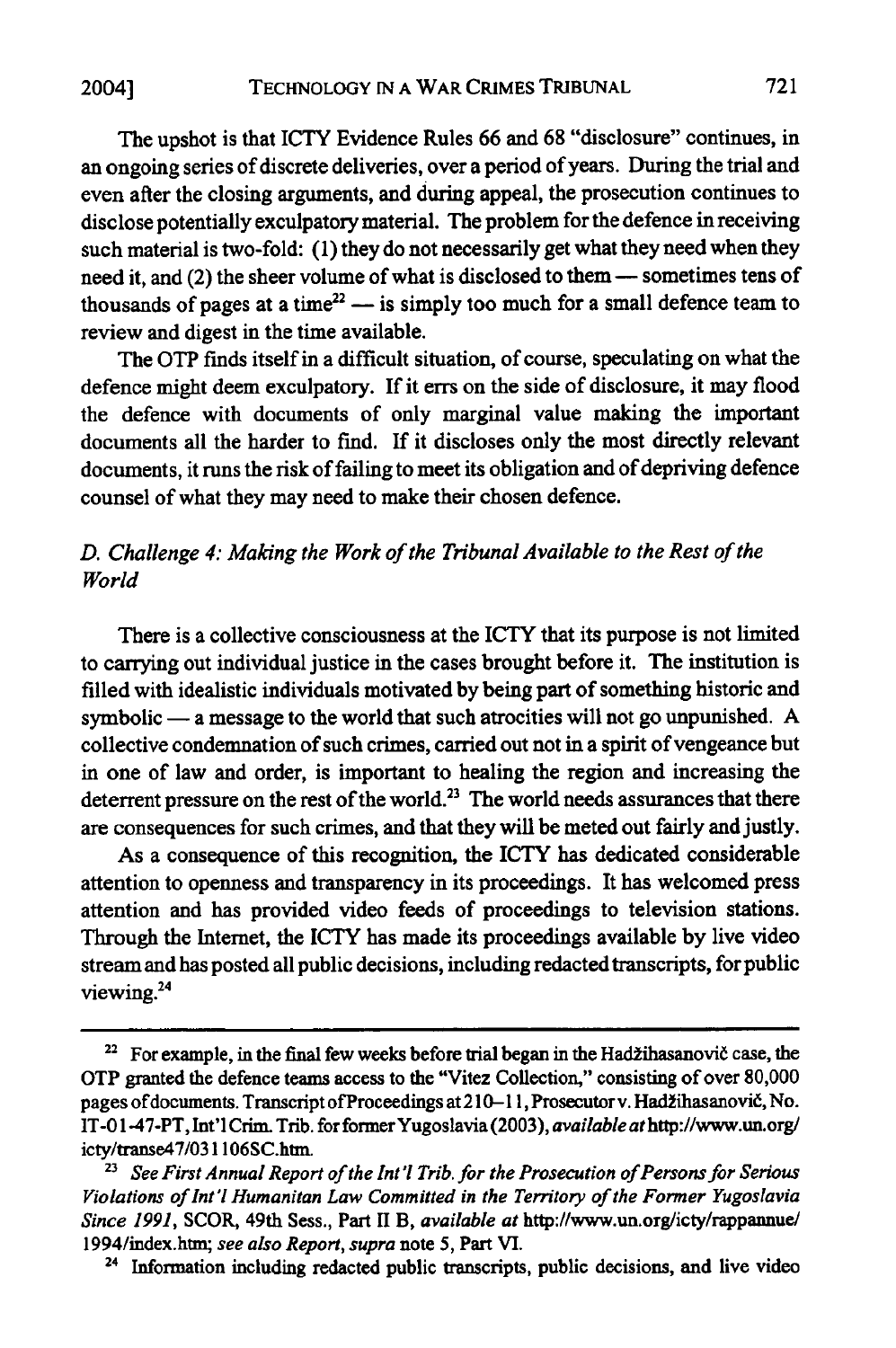But to date, the ICTY has not made its jurisprudence easily accessible to the rest of the world. The decisions themselves can be downloaded and printed from the **ICTY** Web site, but they cannot be effectively searched on that site, and the Tribunal has not compiled or indexed them to facilitate research.<sup>25</sup> A member of the academic community recently complained about how inaccessible the jurisprudence is,<sup>26</sup> and even the ICTY's sister court — the International Criminal Tribunal for Rwanda (ICTR) - has had difficulty mining the ICTY's jurisprudence for precedent.27 The ICTY's jurisprudence is of importance not just to the **ICTR** and the academic community. The jurisprudence and experience of this tribunal will be studied closely in creating future legal models for the prosecution of such cases. As courts in Bosnia and Herzegovina, Croatia, Serbia and Montenegro, or elsewhere, take on war crimes cases,<sup>28</sup> they will look to the experience of the ICTY in determining applicable standards of international law.29

#### **m. TECHNOLOGY INNOVATIONS TO ADDRESS THESE CHALLENGES**

### *A. The ICTY's Judicial Database Project*

In 2001, there was recognition within the ICTY Registry<sup>30</sup> that upgrading to an electronic case file, as has been done in many other courts, would be of considerable assistance in the management of court documents, particularly given the document-intensive nature of the cases before the court. Internal evaluation

streams of public hearings are available through the ICTY Web site at http://www.un.org/ icty/latest/index.htm.<br><sup>25</sup> Westlaw has an ICTY database than can be searched via Boolean search terms, but

many international lawyers have neither access to nor training for this **type** of U.S.-based subscription-only research tool. In addition, ICTY publishes a "Compilation of Judicial Supplements" on a periodic basis, that substantively categorizes decisions of the Trial and Appeals Chambers; these compilations, available from ICTY's Web site, do provide a starting point for researching ICTY jurisprudence. *See* Judicial Supplements, at http://www.un.org/icty/publications/index.htm (last visited Apr. 6, 2004).

<sup>&</sup>lt;sup>26</sup> Interview with Francis S.L. Wang, Senior Counsel, U.C. Berkeley War Crimes Studies Center (Sept. **10, 2003).**

**<sup>27</sup>**Interview with Jamie Williamson, ICTR Registry (Dec. **15,2003)** (commenting on the difficulty of obtaining access to ICTY decisions and disseminating them for use within the ICTR).

<sup>&</sup>lt;sup>28</sup> Due to the completion strategy, courts in the former Yugoslavia will have to take on cases that the ICTY cannot. *See supra* note **11.**

<sup>&</sup>lt;sup>29</sup> Vesna Teršelič, Civil Society and the Importance of Public Dialogue About War Crimes, Lecture at The Hague (Nov. **3, 2003).**

<sup>&</sup>lt;sup>30</sup> The ICTY Registry is the administrative section of the Tribunal that performs a wide range of functions. *See* Statute of the Int'l. Crim. Tribunal for Former Yugoslavia (as amended May **19, 2003),** Article **17,** *at* http://www.un.org/icty/legaldoc/index.htm (last visited Mar. **30,** 2004).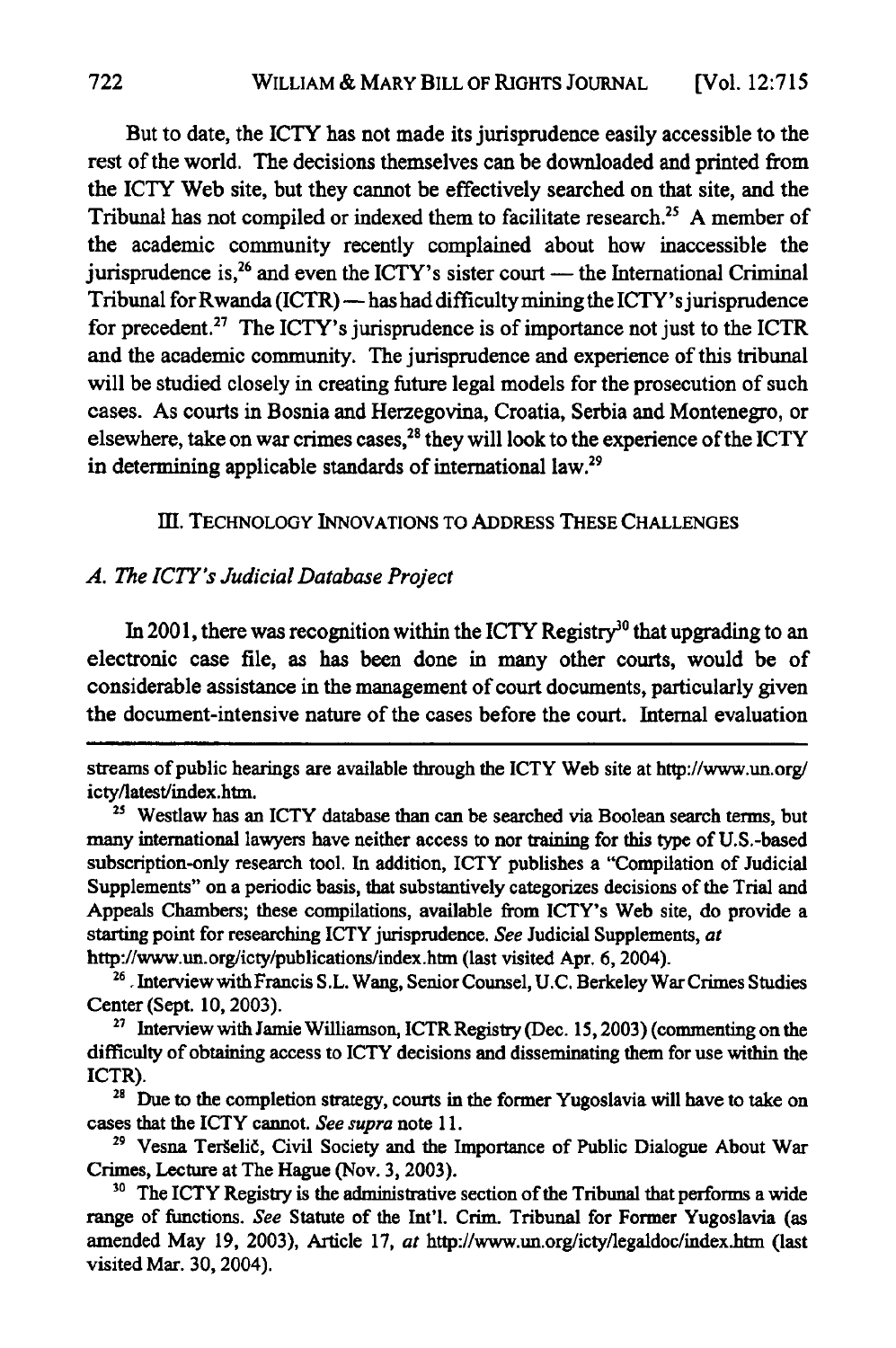established that the circumstances of the ICTY were sufficiently unique that a home-grown, custom-designed application would be required to meet the Tribunal's needs.<sup>31</sup>

As the project progressed, under the direction of a working group that included representatives of the ICTY Registry, Chambers and the OTP, it became apparent that a complete, accessible, and full-text searchable electronic case-file system could **fill** the acute need for an effective research tool within the Tribunal. The priority shifted somewhat in that direction, and the judicial database **(JDB)** was born with a research-oriented purpose as its primary focus. Electronic filing was still a part of it, that is, it was essential that filing parties file an electronic copy of their submission (be it a motion, a brief, or even a Chambers decision) for inclusion in the database. But the result, and indeed the priority, was not so much to streamline the filing process as to build this research database.

In November 2002, new guidelines were adopted requiring parties  $-$  OTP, Defence, and Chambers - to submit their filings not only in hard copy, as before, but in electronic form as well.<sup>32</sup> For the most part, this consists of simply attaching the electronic copy to an e-mail message. The Court Records Assistant who accepts the paper filing, then puts the electronic version into the **JDB,** and "links" the document to the appropriate case file, $33$  so that the document can be found in an appropriate place in the database.

In order to make the database complete, however, there was a backlog of filings and decisions built up during the years that the ICTY had operated only with hard copy files. These needed to be scanned into the database. Accordingly, in late 2002, a "scanning project" was commenced at the Tribunal. The Tribunal brought in fifteen temporary staff under a project director to go through its complete case files and judicial archives and scan them all into electronic form.<sup>34</sup> In addition to the scanning, the essential and more challenging task of linking the documents also had to be done. The temporary staff worked under the close direction of Registry staff and information technology staff to ensure that the linking was accurately accomplished.

On June 2, **2003,** the **JDB** was officially opened to all Tribunal staff, even though the scanning and linking were not yet complete. The bulk of the database became available, **fully** searchable and usable. User comments and suggestions have been collected, and the system has been tweaked in response, to ensure that it

**<sup>3&#</sup>x27;** Interview with Michael Blaxill, Project Director, **JDB** Scanning (Dec. 16, 2003).

*<sup>32</sup>See* Memorandum of the Registrar, Nov. 1,2002 (on file with the *William & Mary Bill of Rights Journal staff).*

<sup>&</sup>lt;sup>33</sup> Given the complicated case history, with joinders and severances of cases, and histories of interlocutory appeals, "linking" the documents to the appropriate case file often requires difficult judgment calls.

<sup>3</sup> Interview with Michael Blaxill, *supra* note **31.**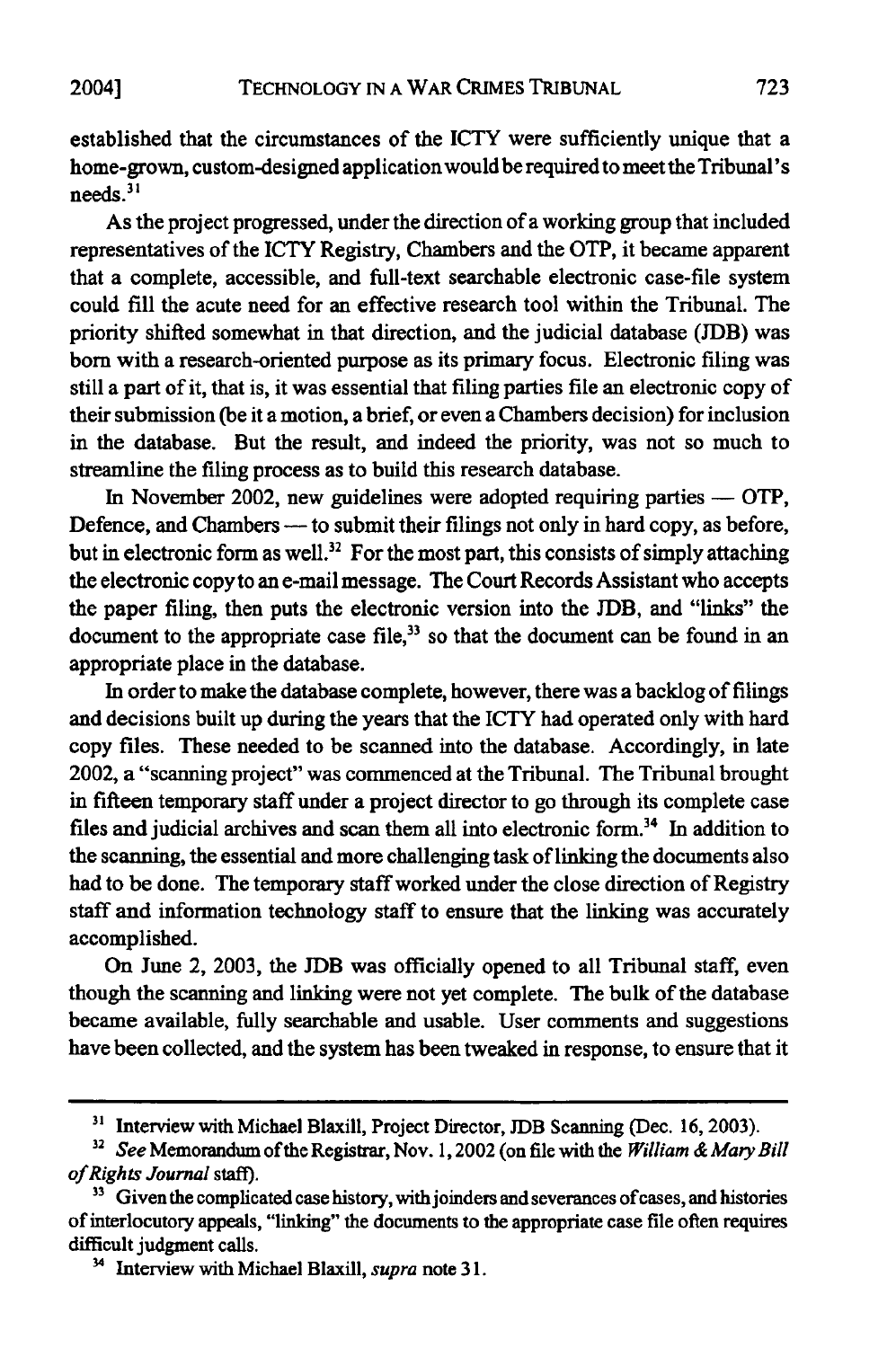meets the needs of everyone who uses it. The scanning and linking project was completed in December 2003.<sup>35</sup> Defence counsel now has access to the public documents on the JDB, via the ICTY's intranet, which they can access on the Tribunal premises in the library and in a separate "defence counsel room" in the ICTY's Main Building. Access to the confidential documents in the database is more closely controlled; such access is granted on an individual basis, and only to those who already have access to the confidential hard copies.

### *B. The Future of the JDB* **-** *Opening Access*

Efforts are now underway to give Defence counsel Internet access to the **JDB** from their home computers, and to give them access to the confidential documents *in their own cases.* Opening the **JDB,** particularly the confidential portion, to the Internet is a more sensitive enterprise, carrying significant security implications.

In the long term, it is contemplated that the public portion of the **JDB** will be opened up to the general public via the Internet.<sup>36</sup> This will answer the needs of academics and other judicial bodies - such as the ICTR, SCSL, and the ICC<sup>37</sup> to conduct research in the Tribunal's case law. The **JDB** also has the potential to serve as a permanent research archive for the United Nations, making the full history of the Tribunal's work available to historians and researchers for generations to come.

### *C. Case Management* **-** *Organizing Complex Cases*

The complexity of the cases before the ICTY has been the catalyst for the introduction of technologies that can ease the burden on all aspects of the court process. However, it was the **OTP** that first adopted the off-the-shelf software programs CaseMap and Sanction for this purpose. LiveNote, a program that allows instant access to the transcript while in court, was introduced to the Tribunal **by** its contracted court-reporting service. New off-the-shelf software solutions are being considered, but the OTP's software programs and LiveNote already offer tremendous potential to address the particular challenges posed **by** the cases before the Tribunal.

<sup>&</sup>lt;sup>35</sup> The backlog project has scanned and linked 38,480 formally filed documents and **22,790** exhibits. The original project plan estimated an average of eight pages per document, meaning a scanning total of approximately **277,840** pages for jurisprudence alone. Exhibits vary widely from expert materials numbering **600** pages to single maps, photos and **correspondence. Estimating** low at three pages per exhibit, that amounts to about **68,370** pages, for a total of over 344,000 pages of material **in** the **JDB.** *Id.*

<sup>&</sup>lt;sup>36</sup> This will be expensive, however. The ICTY is actively seeking assistance from outside donors to make **it** possible.

**<sup>37</sup>**Arbour, *supra* note 4.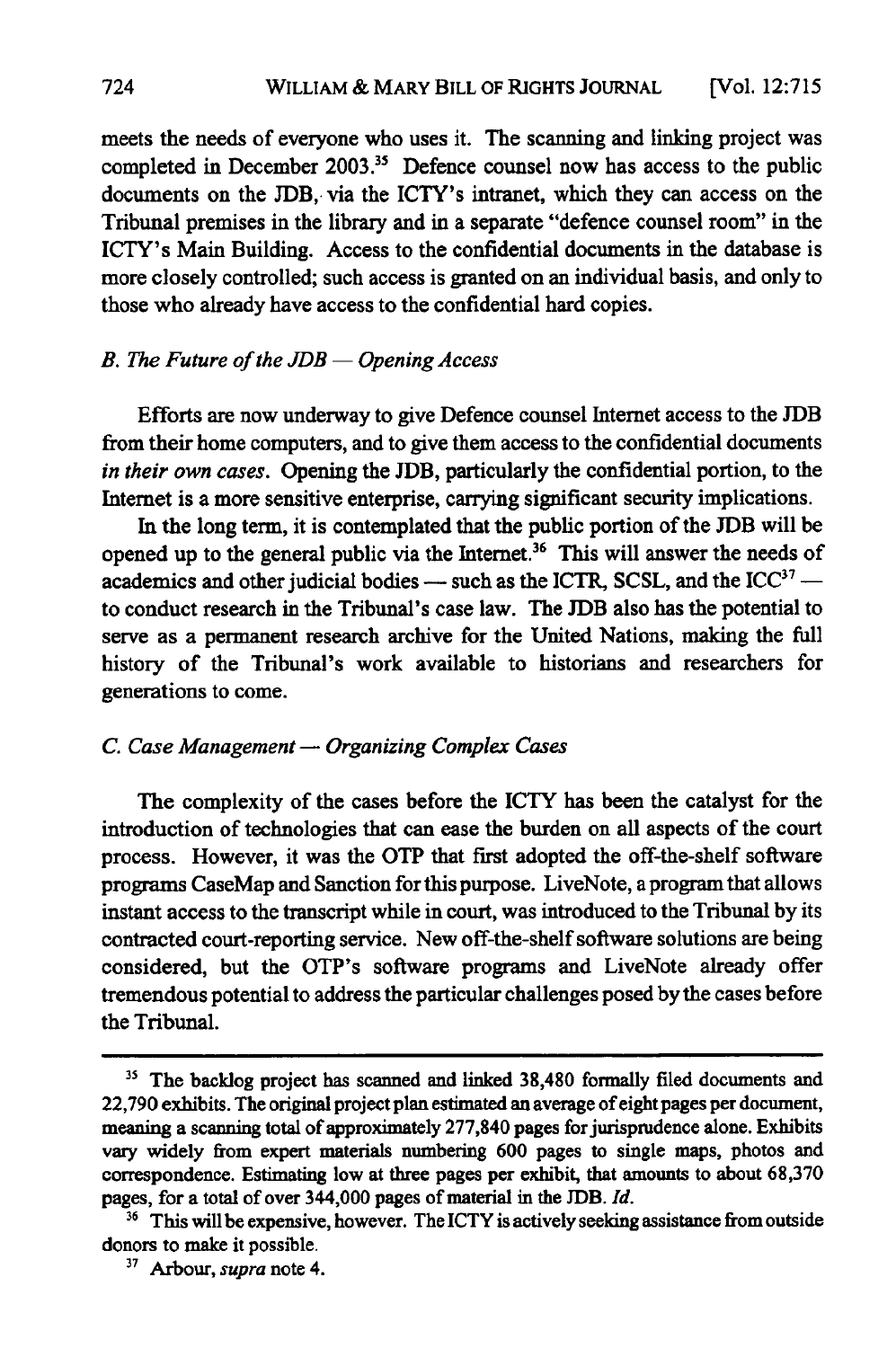### **1.** Knowledge Management

The OTP identified a need to create uniform, central repositories for case knowledge for each prosecution.<sup>38</sup> The knowledge each trial team had gained through its investigation and legal analysis did not neatly fit into any singular system, and as a result the best repository for case knowledge was typically in the head of the Senior Trial Attorney. The OTP selected CaseMap software, produced **by** CaseSoft, 39 to manage its case knowledge. CaseMap allows a complex case to be outlined with all factual and legal issues identified, and with hyperlinks to the source documents. The program does not change what an attorney must do in preparation of a case, but rather gives each attorney a place to save his or her intellectual thought processes. **A** tool such as CaseMap not only allows attorneys to be more efficient, but also gives other team members access to their work product.40 Both pretrial and trial outlines can be prepared in several different degrees of detail. Thus, the software allows a person to get an overview of the case, or to break it down to the different issues and arguments. **A** useful feature is that the attorney can very quickly go to a list of the issues in the case, and then check off which ones a particular piece of evidence helps counsel to prove or disprove. Both Sanction and LiveNote, discussed in more detail below, can be easily integrated into CaseMap.

Although the CaseMap/Sanction/LiveNote suite was pioneered **by** the OTP for its own purposes, the Tribunal is now contracting to provide licenses to defence counsel as well. Chambers staff have also expressed interest in using CaseMap to organize the cases for the ultimate drafting of the judgment. Once a case is complete, the parties can use their CaseMap outlines to prepare their post trial briefs. The judges and Chambers staff, if they have used the software, should have a similar outline prepared for use in drafting the judgment.<sup>41</sup>

**<sup>&#</sup>x27;8** Interview with Michael Johnson, *supra* note 14.

**<sup>39</sup>**CaseSoft, **5000** Sawgrass Village Circle, Ponte Vedra Beach, FL **32082.** The reader should be aware that this is **in** no way an endorsement of this product. Undoubtedly other commercial products can be equally useful for case organization and presentation.

<sup>&</sup>lt;sup>40</sup> David Akerson, Uses of Sanction, LiveNote, and CaseMap Within the ICTY, Lecture at Kurhaus Hotel, The Hague (Oct. 24, **2003).**

<sup>&</sup>lt;sup>41</sup> Judgment-writing is a particularly time-intensive activity at the ICTY. It can take five to eight months to get a judgment written after the trial is complete. In most cases a new trial cannot begin until the judgment is complete from the previous case. This follows from the system of ad litem judges employed **by** the Tribunal. **Ad** litem judges can be appointed to hear a single case, and only a limited number of ad litem judges are authorized. New ad litem judges cannot be appointed to begin a new case until vacancies are created **by** the departure of previously appointed ad litem judges; the latter cannot depart until their judgment is rendered.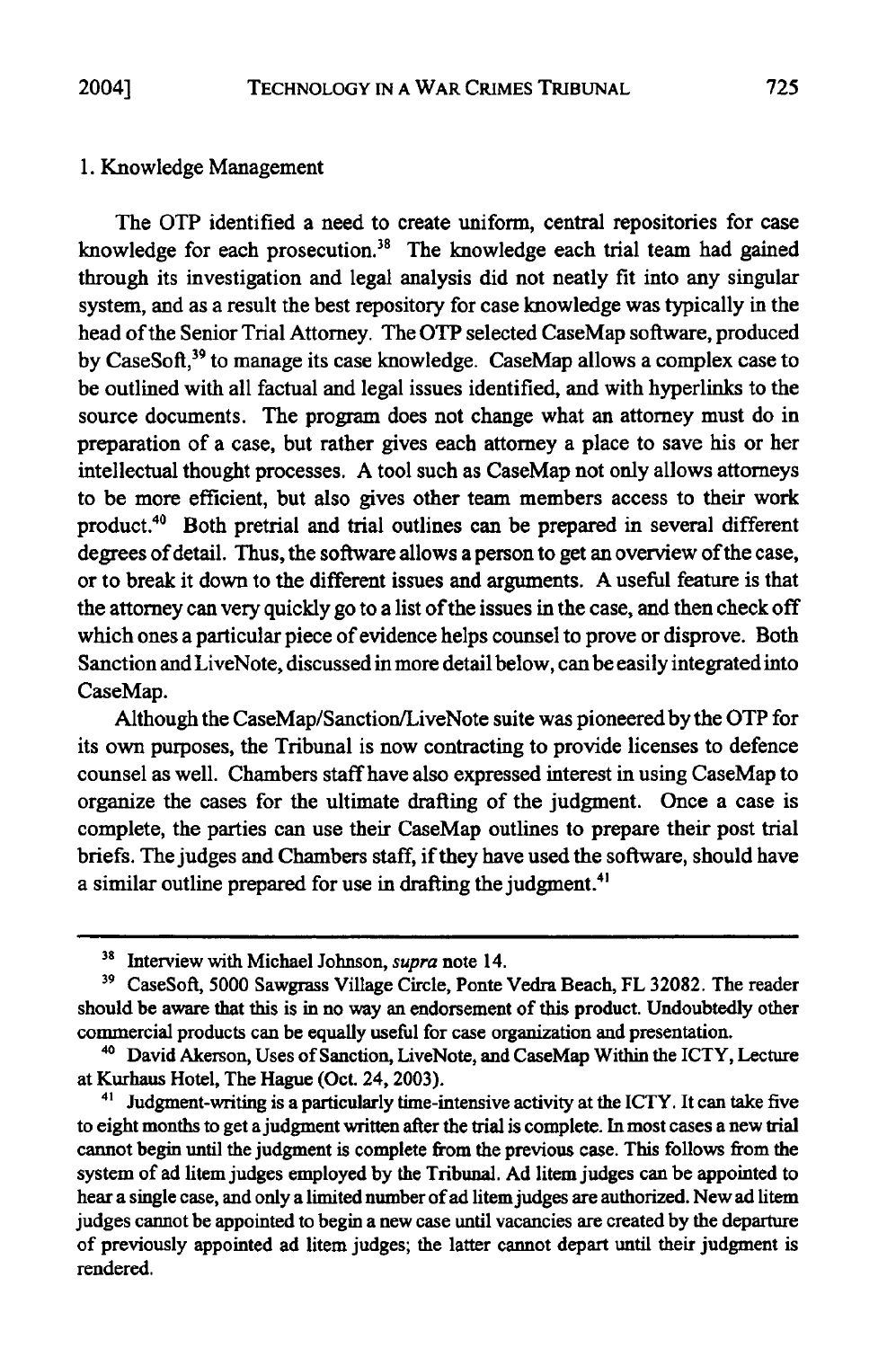At present, only the OTP is making full use of CaseMap, but as it expands to more general use with the Defence and Chambers, there is potential for further efficiency in trying these cases. There is a possibility that CaseMap outlines could be submitted and even required as part of a pretrial brief, and that a single, uniform CaseMap outline can be negotiated between the parties as a part of the case's pretrial process. What the parties do not stipulate to could be ruled upon **by** the pretrial judge, thus using the CaseMap outline to frame narrowly the issues for trial, saving precious trial time. Such potential has yet to be explored at the Tribunal. $42$ 

### 2. Digital Evidence Presentation

Another commercial product, called Sanction,<sup>43</sup> has also been employed to help organize and control the presentation of evidence in the courtroom. With evidentiary material scanned and saved in Sanction, it is a simple matter to call up the exhibit and project it on the video monitors in the courtroom.<sup>44</sup> This greatly speeds trial proceedings, as there is no longer a need to "go to the binders" for the relevant exhibit every time reference is made to a previously introduced exhibit.<sup>45</sup>

Electronic exhibits in Sanction are easily linked to the issues they apply to in CaseMap. CaseMap is designed to operate with Sanction, as well as LiveNote, which is further discussed below. However, Sanction can be used effectively for evidence presentation regardless of whether CaseMap is also installed and utilized. In fact, Sanction has been used already in the Milogevid case, both **by** the OTP and by Mr. Miloševič himself who has requested, during cross-examination, that certain prosecution exhibits be displayed.'

**All** attorneys who have practiced in the courtroom know the drudgery of evidence presentation. The slowness of the process can greatly lessen the impact of the evidence on the arbiter of the facts. **By** using software to organize his or her case, the attorney gains greater control over the presentation of all evidentiary material whether it be textual, audio, or visual. The OTP, when using Sanction to

<sup>&</sup>lt;sup>42</sup> The opportunity to pursue such possibilities is imminent as the Trial Chamber for the upcoming trial *ofProsecutor v. Ori6* has directed the defence to prepare its case in CaseMap and has indicated that Chambers will use it as well. The Orič case is expected to go to trial sometime in late 2004.

**<sup>41</sup>**Sanction is a product of Verdict Systems **LLC,** 1400 **E.** Southern Ave., Suite **710,** Tempe, Arizona **85282.** The reader should be aware that this is in no way an endorsement of this product. Undoubtedly, other commercial products can be equally useful for electronic presentation of evidence.

<sup>&</sup>lt;sup>44</sup> Judges, members of the defence team, the OTP's trial team, the witnesses, and the legal officers that assist the court all have a video monitor in front of them.

<sup>&</sup>lt;sup>45</sup> Internal estimates of the OTP are that use of Sanction in a recent case sped trial proceedings **by** no less than fifteen percent. Interview with Michael Johnson, *supra* note 14.

<sup>46</sup>*Id.*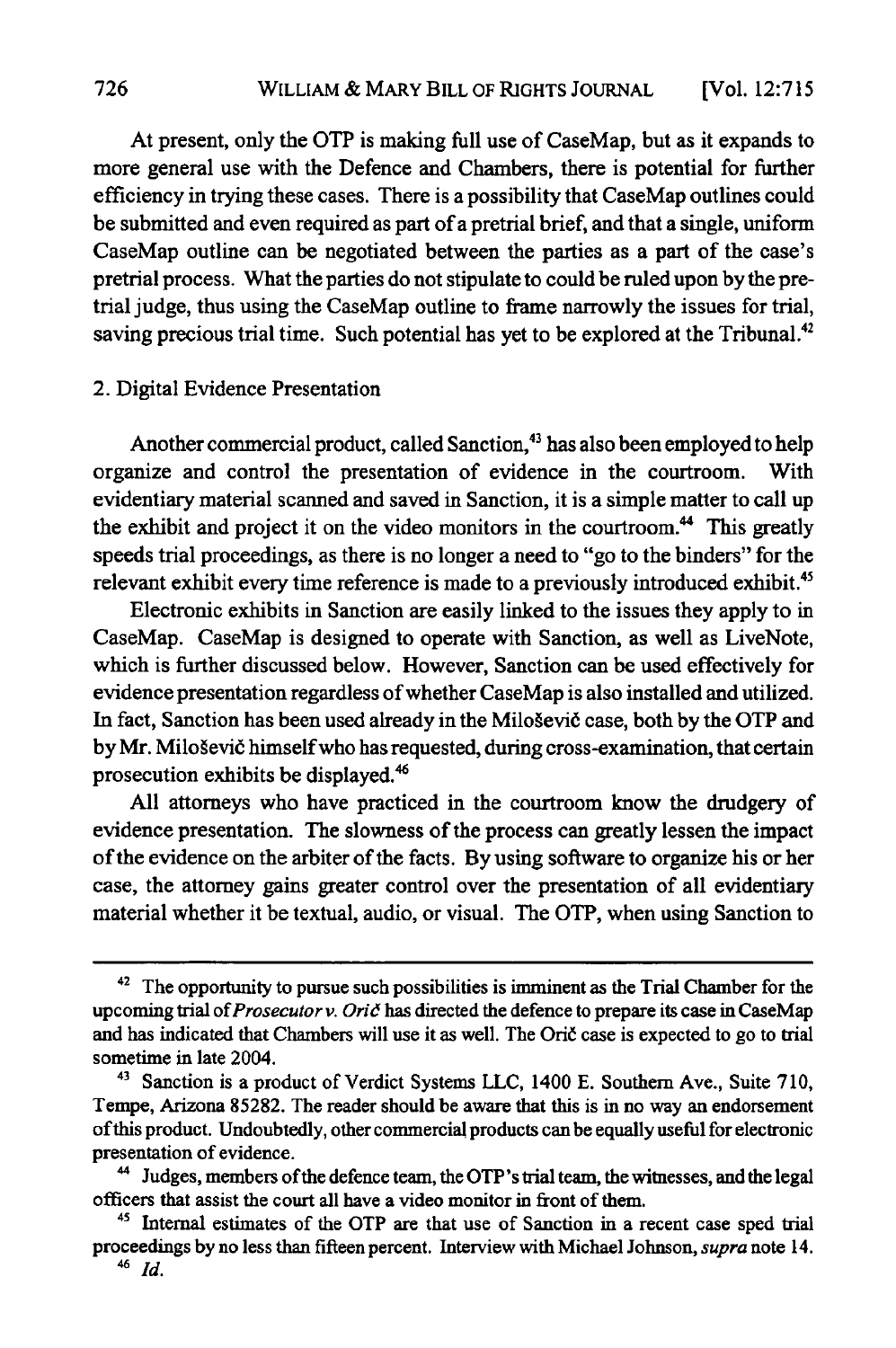present its cases, does not have to rely on the court's audio/visual staff to play evidence, or to cue a tape to a particular point. The impact of the evidence is heightened and time is saved. Textual evidence can be presented page-by-page, or counsel can highlight and magnify a sentence that is crucial to the case he or she is presenting. Another interesting function of the software is that it allows counsel to present a transcribed and, where necessary, translated conversation on the monitors while at the same time playing the original audio recording. This is an excellent method of introducing such evidence as it allows crucial intonations to come through.47 Byusing the available software, the attorneys improve efficiency as well as the impact of the evidence that they present to the court. With these tools, it is possible to put one's entire case onto a single hard drive in a manner that is well organized, and ready for presentation.48

### 3. Transcript Management

The courtroom also incorporates LiveNote, a commercial program that enables every courtroom participant to view the transcript in realtime.<sup>49</sup> This is important for issues of witness protection and confidentiality, as redactions of the transcript can be done efficiently during the progress of the hearing. LiveNote also works seamlessly with CaseMap, allowing the attorneys in the case to highlight portions of testimony that speak to various issues in the case, and link that excerpt to the CaseMap outline. This can be done easily at the conclusion of each day of trial, or even during court proceedings themselves - as testimony is heard, it can be fed into the CaseMap system.<sup>50</sup>

The ICTY is now piloting the implementation of a product called Ringtail, a new integrated system for transcript and exhibit management, pioneered in the courts of Australia.<sup>51</sup> This is an expansive software solution that should afford even

**<sup>48</sup>***Id.*

**"0** While linking LiveNote testimony to CaseMap is possible in the hearing itself, it is better to wait until after proceedings are concluded for the day. This is because the real-time feed is not the official transcript, and the attorneys cannot rely on the line and page numbers of those passages. Courtroom practitioners have found it best to flag important segments of testimony using LiveNote, then process those passages into their CaseMap outline once the official transcript is available.

<sup>51</sup> Ringtail Solutions, Inc., 489 McLaws Circle, Suite 1, Williamsburg, VA 23185. The reader should be aware that this is in no way an endorsement of this product.

<sup>&</sup>lt;sup>47</sup> In one case before the ICTR, perpetrators were recorded saying, "You need to get more stoned on marijuana... the killing will be easier." The audio stream revealed that they were laughing as they said this, creating a strong impression for the court. Lecture **by** David Akerson, *supra* note 40.

**<sup>49</sup>**LiveNote, Inc., **795** Folsom Street, **1st** Floor, San Francisco, **CA** 94107. The reader should be aware that this is in no way an endorsement of this product. Undoubtedly, other commercial products can be equally useful for transcript management.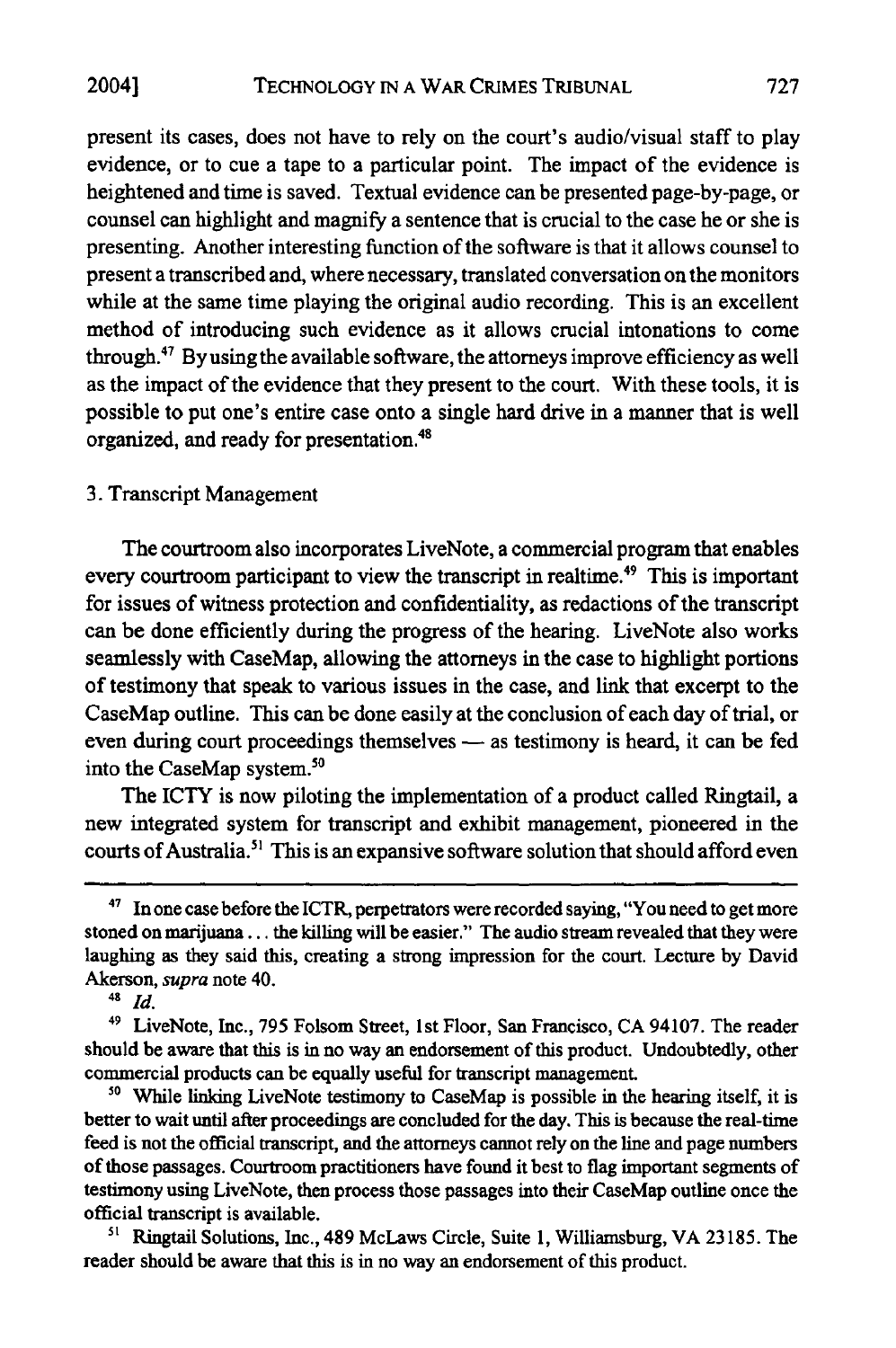greater functionality in the court environment. It would create a single repository for all transcripts and exhibits, readily accessible **by** all parties - OTP, Defence, Chambers, and Registry  $-$  both in the courtroom and in their respective home offices.

### *D. E-Disclosure*

As already discussed, the OTP's disclosure responsibility is a major burden, consuming enormous resources and time. These efforts, in turn, generate volumes of written material for the defence, imposing great burdens on them as well to review the disclosed material for use in their cases.

In order to meet the disclosure responsibility more efficiently and to give the defence more meaningful access to these materials, the OTP has embarked upon an ambitious project referred to internally as "e-disclosure." The initiative has established a Web server that contains most of the prosecution's investigative material. On November **17, 2003,** defence counsel were granted access to this database via a password-protected Internet site that features a search engine.

In so doing, the OTP discloses not just what it believes is potentially exculpatory, it discloses everything that is not confidential. Although a significant portion of the prosecution's evidence collection must be kept confidential, most of it can be added to this searchable collection.

While this could shift to the defence some of the burden of determining which portions of the public collection are potentially exculpatory, the ability to search the material should go far in easing that burden. **By** changing disclosure from a "push" to a "pull" procedure, aided **by** this technology, the defence can get material that is more relevant - as opposed to the disclosure made after a prosecution search for potentially exculpatory material **-** and can focus their limited resources more effectively. Indeed the defence *knows* what type of material they are looking for, whereas prosecution staff can only guess at what the defence might find relevant.

The OTP embarked upon this project even before answering the essential jurisprudential question: would granting the defence access to a searchable database satisfy the prosecutor's obligation under the rules to identify and disclose potentially exculpatory evidence to the defence? The project was considered to be worth pursuing even if it were ultimately deemed insufficient to meet the prosecution's disclosure responsibilities. The rationale was that the searchable database would still help defence counsel get what they need, and could ease the prosecution's task of combing these documents for potentially exculpatory material. Even in the prosecution's worst-case scenario - where prosecution staff still has to search their collection for potentially exculpatory material - the existence of the e-disclosure database is a significant step forward.